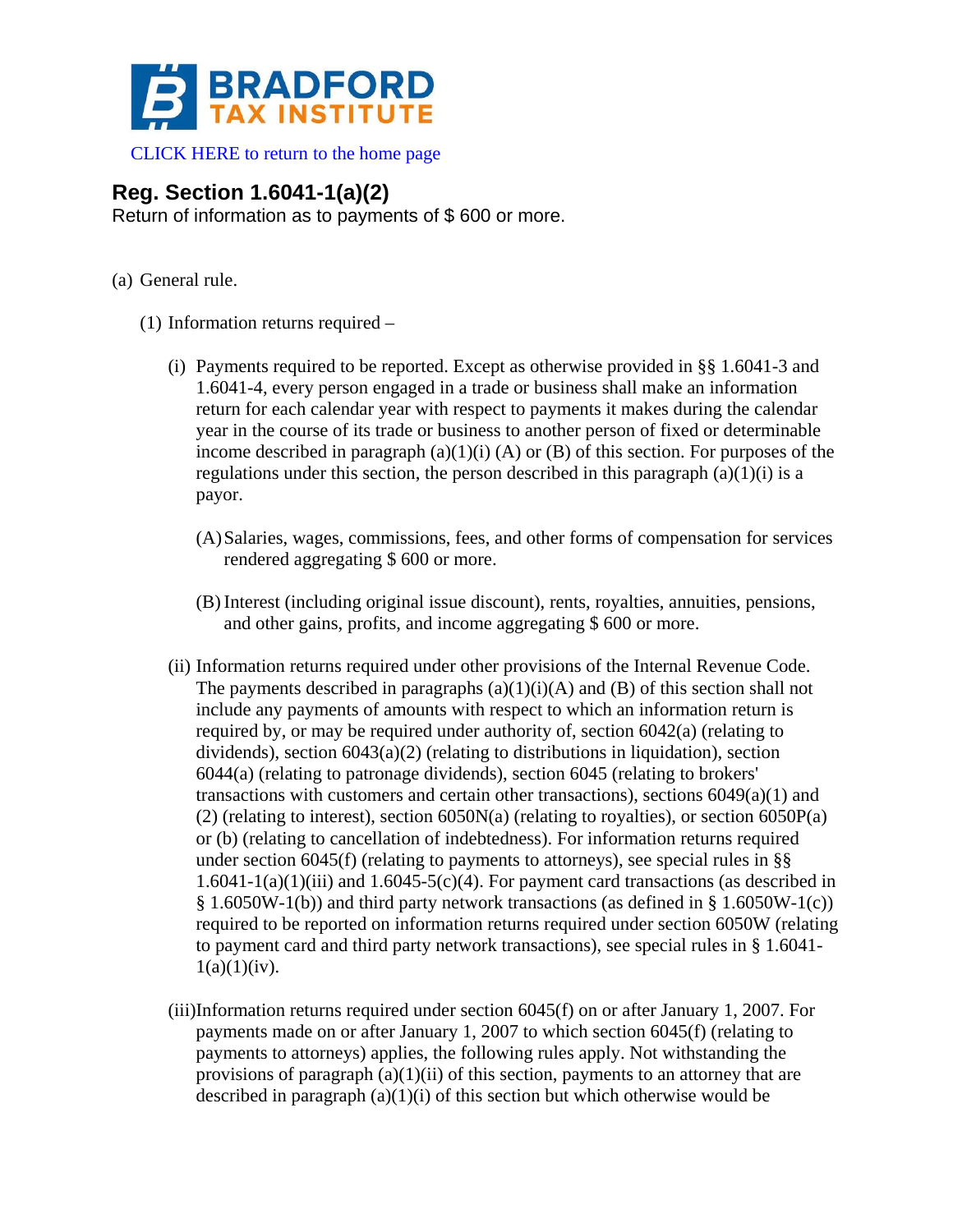reportable under section 6045(f) are reported under section 6041 and this section and not section 6045(f). This exception applies only if the payments are reportable with respect to the same payee under both sections. Thus, a person who, in the course of a trade or business, pays \$ 600 of taxable damages to a claimant by paying that amount to the claimant's attorney is required to file an information return under section 6041 with respect to the claimant, as well as another information return under section 6045(f) with respect to the claimant's attorney. For provisions relating to information reporting for payments to attorneys, see § 1.6045-5.

- (iv)Information returns required under section 6050W for calendar years beginning after December 31, 2010. For payments made by payment card (as defined in § 1.6050W- $1(b)(3)$  or through a third party payment network (as defined in § 1.6050W-1(c)(3)) after December 31, 2010, that are required to be reported on an information return under section 6050W (relating to payment card and third party network transactions), the following rule applies. Transactions that are described in paragraph  $(a)(1)(ii)$  of this section that otherwise would be subject to reporting under both sections 6041 and 6050W are reported under section 6050W and not section 6041. For provisions relating to information reporting for payment card and third party network transactions, see § 1.6050W-1. Solely for purposes of this paragraph, the de minimis threshold for third party network transactions in §  $1.6050W-1(c)(4)$  is disregarded in determining whether the transaction is subject to reporting under section 6050W.
- (v) Examples. The provisions of paragraph  $(a)(1)(iv)$  of this section are illustrated by the following examples:

Example 1. Restaurant owner A, in the course of business, pays \$ 600 of fixed or determinable income to B, a repairman, by credit card. B is one of a network of unrelated persons that has agreed to accept A's credit card as payment under an agreement that provides standards and mechanisms for settling the transactions between a merchant acquiring bank and the persons who accept the cards. Merchant acquiring bank Y is responsible for making the payment to B. Under paragraph  $(a)(1)(iv)$  of this section, A, as payor, is not required to file an information return under section  $6041$  with respect to the transaction because Y, as the payment settlement entity for the payment card transaction, is required to file an information return under section 6050W.

Example 2. Restaurant owner A, in the course of business, pays \$ 600 of fixed or determinable income to B, a repairman, through a third party payment network. B is one of a substantial number of persons who have established accounts with Y, a third party settlement organization that provides standards and mechanisms for settling the transactions and guarantees payments to those persons for goods or services purchased through the network. Y is responsible for making the payment to B. Under paragraph  $(a)(1)(iv)$  of this section, A, as payor, is not required to file an information return under section 6041 with respect to the transaction because the transaction is a third party network transaction that is subject to reporting under section 6050W. Solely for purposes of determining whether A is eligible for relief from reporting under section 6041, the de minimis threshold for third party network transactions in  $\S 1.6050W-1(c)(4)$  is disregarded.

(2) Prescribed form. The return required by subparagraph (1) of this paragraph shall be made on Forms 1096 and 1099 except that (i) the return with respect to distributions to beneficiaries of a trust or of an estate shall be made on Form 1041, and (ii) the return with respect to certain payments of compensation to an employee by his employer shall